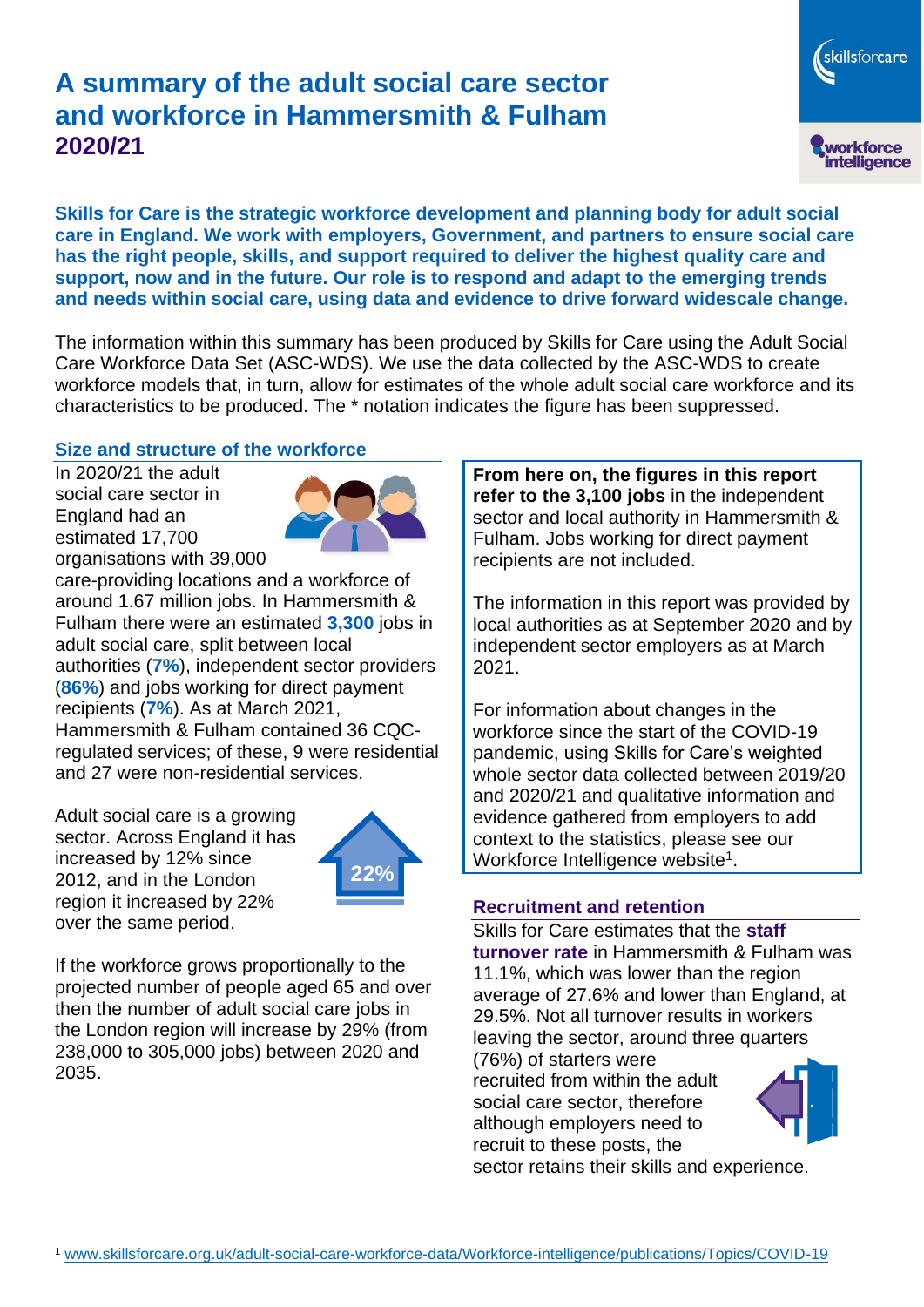Adult social care has an experienced 'core' of workers. Workers in Hammersmith & Fulham had on average **7.7 years of experience in the sector** and 82% of the workforce had been working in the sector for at least three years.

Using both workforce intelligence evidence and our links with employers and stakeholders across England, we know that recruitment and retention is one of the largest issues faced by employers. We have many resources and tools available to help, for example the 'Values-based recruitment and retention toolkit'<sup>2</sup> and 'Seeing potential: widen your talent pool'. <sup>3</sup> For more information please visit: [www.skillsforcare.org.uk/recruitment-retention](http://www.skillsforcare.org.uk/recruitment-retention)

## **Employment information**

We estimate Hammersmith & Fulham had **3,100**

adult social care jobs employed in the local authority and independent sectors. These included 250 managerial roles, 125 regulated professionals, 2,400 direct care (including 2,000 care workers), and 325 othernon-care proving roles.

The average number of **sickness days** taken in the last year in Hammersmith & Fulham was 8.3, (8.5 in London and 9.5 across England). With an estimated directly employed workforce of 2,900, this would mean employers in Hammersmith & Fulham lost approximately **24,000 days to sickness in 2020/21**. In England levels of staff sickness have nearly doubled over the course of the pandemic between 2019/20 and 2020/21, in total around 6 million extra days were lost to sickness than in the year before.

Around half (52%) of the workforce in Hammersmith & Fulham were on zero-hours contracts. Around two thirds (62%) of the workforce usually worked full-time hours and 38% were part-time.

#### **Chart 1. Proportion of workers on zero hours contracts by area**

England London Hammersmith & Fulham



## **Workforce demographics**

The majority (78%) of the workforce in Hammersmith & Fulham were female, and the average age was 44.8 years old. Workers



aged 24 and under made up 7% of the workforce and workers aged over 55 represented 28%. Given this age profile approximately 850 people will be reaching retirement age in the next 10 years.

Nationality varied by region, in England 83% of the workforce identified as British, while in the London region this was 63%. An estimated 67% of the workforce in Hammersmith & Fulham identified as British, 20% identified as of an EU nationality and 13% a non-EU nationality, therefore there was a higher reliance on EU than non-EU workers.

#### **Pay**



Table 1 shows the full-time equivalent annual or hourly pay rate of selected job roles in Hammersmith & Fulham (area), London (region) and England. All

figures represent the independent sector as at March 2021, except social workers which represent the local authority sector as at September 2020. At the time of analysis, the National Living Wage was £8.72.

#### **Table 1. Average pay rate of selected job roles by area**

|                                 | England | <b>Region</b> | Area    |
|---------------------------------|---------|---------------|---------|
| Full-time equivalent annual pay |         |               |         |
| Social Worker <sup>t</sup>      | £37,100 | £44,500       | £41,900 |
| Registered nurse                | £33,600 | £34,700       | £35,300 |
| Hourly pay                      |         |               |         |
| National Living<br>Wage         | £8.72   | £8.72         | £8.72   |
| Senior care worker              | £10.00  | £10.43        | £11.00  |
| Care worker                     | £9.29   | £9.70         | £10.28  |
| Support and<br>outreach         | £9.53   | £10.19        | £10.39  |

†Local authority social workers only.

Please note that pay varies by sector, with local authority pay generally being higher than independent sector pay.

[www.skillsforcare.org.uk/vba](http://www.skillsforcare.org.uk/vba)